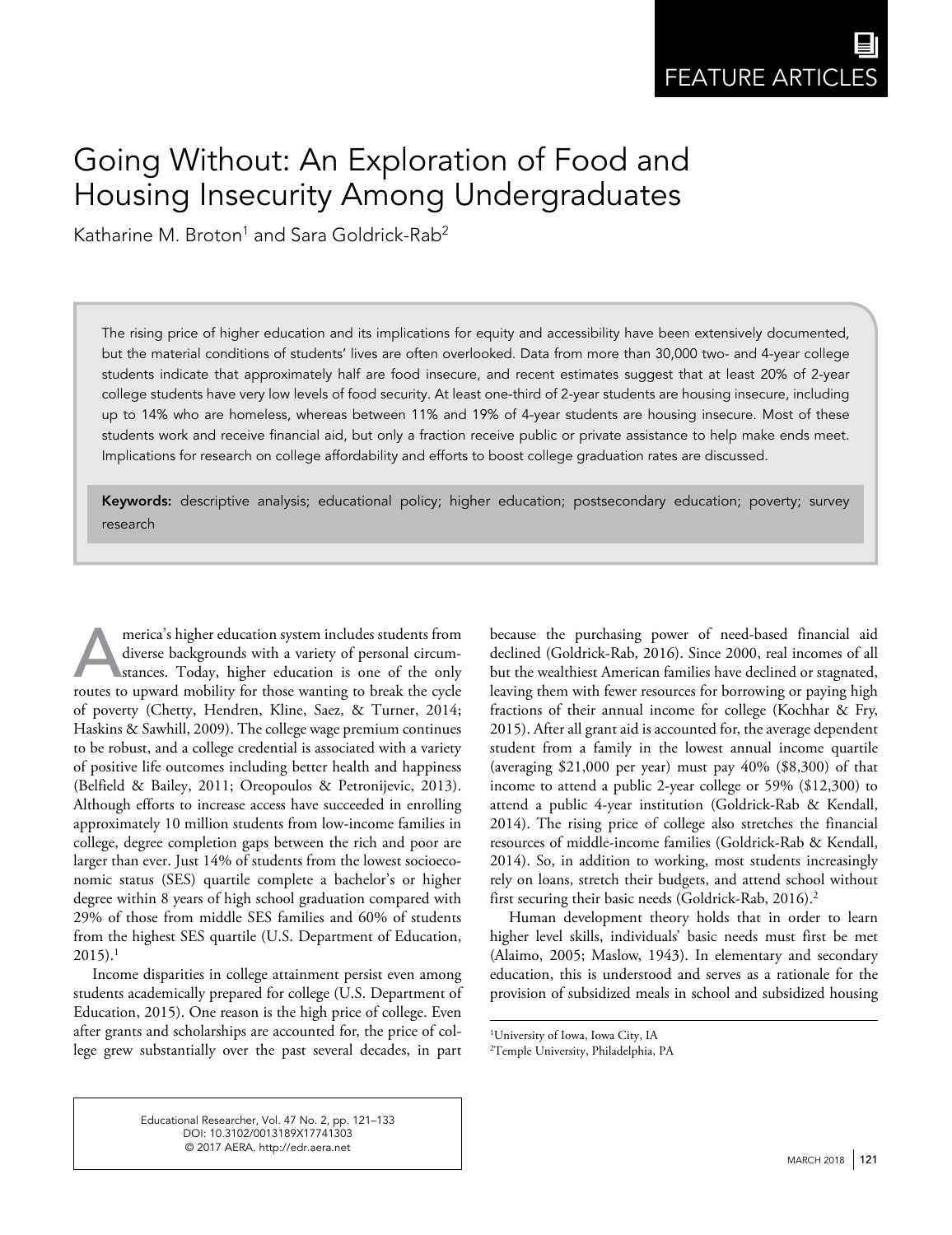(Levine, 2008). However, few such supports exist for students in tertiary education. To what extent are undergraduates now struggling to afford food and housing, potentially reducing their ability to complete degrees? This article is among the first to examine this question using data from tens of thousands of students across the United States.

## Background

There is widespread attention to the problem of low college completion rates, particularly among economically disadvantaged students. Reviews of evidence on the contributing factors tend to emphasize insufficient academic preparation, a lack of information about how to navigate college, poor "fit" between the student and college, and financial constraints—although these are usually focused on challenges in covering tuition. In turn, interventions are typically informational or behavioral in nature, consist of affirmative action or financial aid policies, or focus on increased academic preparation (e.g., Caspar, 2015; Page & Scott-Clayton, 2015). They rarely focus on ensuring that students have sufficient access to food and housing despite conceptual and empirical evidence indicating that securing these most basic needs is consequential for student development and academic success (e.g., Alaimo, 2005; Broton, 2017; Jyoti, Frongillo, & Jones, 2005; Mullainathan & Shafir, 2013).

Efforts to document material hardship among college students typically focus on food insecurity, the limited or uncertain availability of nutritionally adequate and safe foods, or the ability to acquire such foods in a socially acceptable manner (Anderson, 1990). Food insecurity is a multidimensional concept and there is healthy debate about its measurement, but the higher education literature typically relies on the U.S. Department of Agriculture's (USDA) validated food security scale (Bickel, Nord, Price, Hamilton, & Cook, 2000; Carletto, Zezza, & Banerjee, 2013; Webb et al., 2006). Respondents are asked a series of questions related to their food situation and if they encountered challenges due to resource limitations. Based on the number of affirmative responses, respondents are categorized into one of the following four categories (Bickel et al., 2000):

- High food security: no reported indications of food-access problems or limitations.
- Marginal food security: anxiety over food sufficiency or shortage of food.
- Low food security: reports of reduced quality, variety, or desirability of diet.
- Very low food security: reports of multiple indications of disrupted eating patterns and reduced food intake.

Notably, food insecurity exists on a spectrum and encompasses a range of problems. Only the most severe forms are often associated with the physiological sensation of hunger.

There is also widespread debate regarding the best way to define and measure housing challenges. Housing insecurity can be measured in different ways, may take somewhat different forms depending on age and circumstances, and exists on a continuum. The most extreme case is homelessness where individuals lack a fixed, regular,

and adequate nighttime residence. Individuals staying at shelters and in abandoned buildings or cars as well as those who have been thrown out or evicted or do not have a home or place to sleep at night are considered homeless (McKinney-Vento, 2001). Other dimensions of housing insecurity are unaffordability, measured as difficulty making rent payments or an inability to pay the full amount of rent or utilities (Johnson & Meckstroth, 1998), and instability, which includes moving multiple times per year, doubling up with other families, or moving in with others due to financial problems (Cutts et al., 2011).

The incidence of food and housing insecurity in K–12 education is growing. Today, 1.3 million students are homeless, up from 1.1 million just 3 years prior (National Center for Homeless Education, 2015), and nearly 8 million children live in households with low or very low levels of food security (Coleman-Jensen, Rabbit, Gregory, & Singh, 2015). Yet, there is very little attention to these concerns in higher education. In fact, none of the national studies of undergraduates, including those led by the federal government (e.g., the Beginning Postsecondary Study or the National Center for Education Statistics transition-tocollege studies) or by private entities (e.g., the Higher Education Research Institute Freshman Survey or the National Study of Student Engagement), measure food and housing insecurity.

The few studies that do exist suggest that undergraduates experience food insecurity at rates higher than the population writ large (Cady, 2014) (see Appendix Table A1 for details). In 2014, 14% of U.S. households experienced low or very low levels of food security and an additional 8% were marginally secure (Coleman-Jensen et al., 2015). A study of full-time returning students younger than 26 years at the University of Alabama reported that 14% of students had low or very low food security and an additional 20% had marginal food security (Gaines, Robb, Knol, & Sickler, 2014). At the University of Hawai'i at Mānoa, 21% of nonfreshman students had low or very low food security and another 24% were marginally secure (Chaparro, Zaghloul, Holck, & Dobbs, 2009), whereas a study at a 4-year college in rural Oregon found that 59% of its students experienced some form of food insecurity (Patton-López, López-Cevallos, Cancel-Tirado, & Vazquez, 2014). At the University of Massachusetts Boston, 27% of students skipped meals and 6% did not eat for 1 to 2 days due to resource limitations (Silva et al., 2017).

Almost all of the prior research in this area focuses on studies at individual public research universities rather than 2-year colleges, which educate nearly half of all undergraduates. Moreover, the higher education system is increasingly stratified along racial/ ethnic and class lines with 2-year colleges serving a greater share of students from historically underserved backgrounds who may be particularly vulnerable to material hardship challenges. Just one published study has examined food insecurity among community college students: Maroto, Snelling, and Linck (2015) reported that 56% of students had low or very low food security and an additional 20% had marginal food security. Yet, like much of the prior research, this study relied on a convenience sample, limiting the generalizability of findings. Morris, Smith, Davis, and Null (2016) sought to address external validity concerns by studying food insecurity at four universities in Illinois, but low response rates (i.e., 4%) hindered the ability to draw generalizable conclusions. Although we anticipate variation in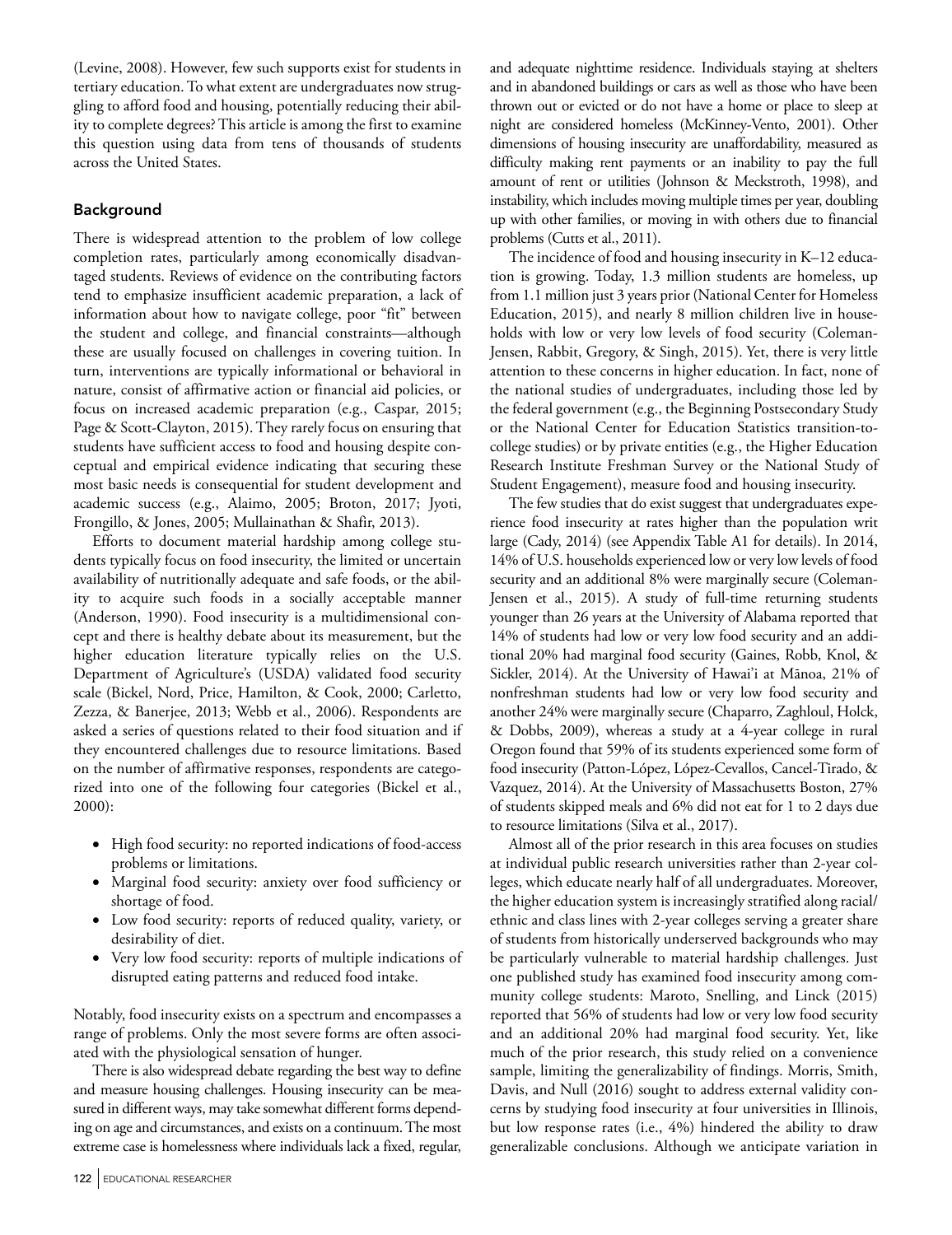prevalence of food insecurity by institutional type, for example, differences in research design, operationalization of terms, and study implementation limit direct comparison of such studies (see Table A1 for additional details).

The Free Application for Federal Student Aid (FAFSA) includes a question about homelessness, but those data are reported only for students who file that form (which is notoriously difficult to complete), who meet narrow eligibility criteria, and who offer proof of homelessness. Still, in 2012-2013, more than 58,000 college students were homeless according to that measure, up from 47,200 in 2009 (National Association for the Education of Homeless Children and Youth, 2014). A report from the City University of New York indicated that 42% of students (i.e., 100,000 students) were housing insecure, including 29% of students who stated that they did not have enough money to pay rent (Tsui et al., 2011).<sup>3</sup> Silva and colleagues (2017) found that 5% of surveyed students at the University of Massachusetts Boston were homeless, but there have been no published studies of undergraduates' housing insecurity more broadly defined.

At least some practitioners are aware of these challenges, reporting that they have long worked with students whose lives are marked by precarity—a condition of existence without the security or predictability of basic material or psychological welfare (Goldrick-Rab, Broton, & Gates, 2013). Increasingly, students are sharing their experiences of material hardship with college officials and policymakers (e.g., Abdul-Alim, 2017). The past president of Miami Dade College's Wolfson campus, Madeline Pumariega, explained the connection between precarity and academic success for students, noting (Goldrick-Rab et al., 2013),

When a student is hungry, he does not feel safe, and it is hard to help him synthesize class material. We have to meet students' basic needs in order for them to fully concentrate on assimilating the information in a class in a way that they can apply it, learn, and take it forward. (p. 2)

This article builds on prior studies of material hardship among undergraduates and makes several key contributions. We use data from four survey studies, conducted by the Wisconsin HOPE Lab research team and affiliates, each with different strengths and limitations. Taken together, these studies provide the best estimates of the incidence of food and housing insecurity among college students with a focus on the previously overlooked population of community college students. All four study samples include community college students from multiple institutions, including one study of a statewide public higher education system. Two of the studies include 2- and 4-year college students from Wisconsin and allow us to examine sector variation in this state. These two studies have defined sampling frames and relatively high response rates, suggesting that the findings are representative of the particular population. The other two studies include information from thousands of community college students across 26 states but rely on convenience samples and have low response rates, limiting our confidence in the generalizability of findings. One study allows for an examination of the types of strategies that community college students employ to cope with material challenges.

## Methodology

This article draws on data from four surveys that represent the experiences of more than 30,000 two- and 4-year college students attending 121 colleges and universities across 26 states. Studies 1 and 2 are national in scope and include only community college students. The first study, conducted in 2016, represents the largest survey of food and housing insecurity among college students ever conducted. It includes information from more than 33,000 students at 70 community colleges in 24 states. Although this is not a nationally representative sample of students or colleges, it is far greater in size and diversity than prior samples. Notably, the Study 1 questionnaire was administered at the very start of the fall semester, helping to capture the experiences of some of the most vulnerable students who may stop or drop out before the end of the term.4

The second study, conducted in 2015, includes information from approximately 4,000 undergraduates from 10 public community colleges in seven states: California, Louisiana, New Jersey, New York, Pennsylvania, Wisconsin, and Wyoming.<sup>5</sup> Six of the 10 colleges have typical rates of poverty in their surrounding communities (i.e., around 15%), whereas 3 are in areas with lower-than-average rates of poverty (7%-9%), and 1 college is located in an area with a very high poverty rate (27%) (U.S. Census Bureau, 2016). Due to budget limitations, we were able to provide limited incentives for participation only in Study 1 and were unable to provide monetary incentives for responding to the survey questionnaire in Study 2. Additionally, the Study 2 questionnaire was administered several weeks after the start of the fall semester after some students had already stopped or dropped out. Both studies administered a questionnaire via email, and the quality of the email addresses used is unknown. Community college students are difficult to reach for survey studies, and the population of greatest interest here—economically disadvantaged students—is especially unlikely to have regular email access. The response rate was 4% in Study 1 and 9% in Study 2, typical for online questionnaires administered by external entities, which are rarely conducted with such vulnerable populations (Porter & Whitcomb, 2005; Sax, Gilmartin, & Bryant, 2003), and similar to prior response rates in survey studies of college food insecurity (see Table A1 for details).

Studies 3 and 4 include 2- and 4-year college students from low- and moderate-income families in Wisconsin. The third study includes undergraduates who were in their 1st or 2nd year of college at one of ten 2- or 4-year colleges in the state of Wisconsin in 2015. These students were randomly selected to participate in a larger study that focused on science, technology, engineering, or math (STEM) from a pool of eligible students; therefore, they all had completed a FAFSA, had an expected family contribution within 200% of the Pell Grant eligibility cutoff, had at least \$1,000 in unmet financial need when they started college, and had demonstrated a modest interest in a STEM field, and their test scores indicated that they would not require remediation in math.<sup>6</sup> Five of the 10 colleges and universities in Study 3 are located in areas with poverty rates below the national average (10%-14%), 2 of the colleges are in areas with average poverty rates (15%), and 3 colleges are located in an area with a high poverty rate (22%). The survey questionnaire,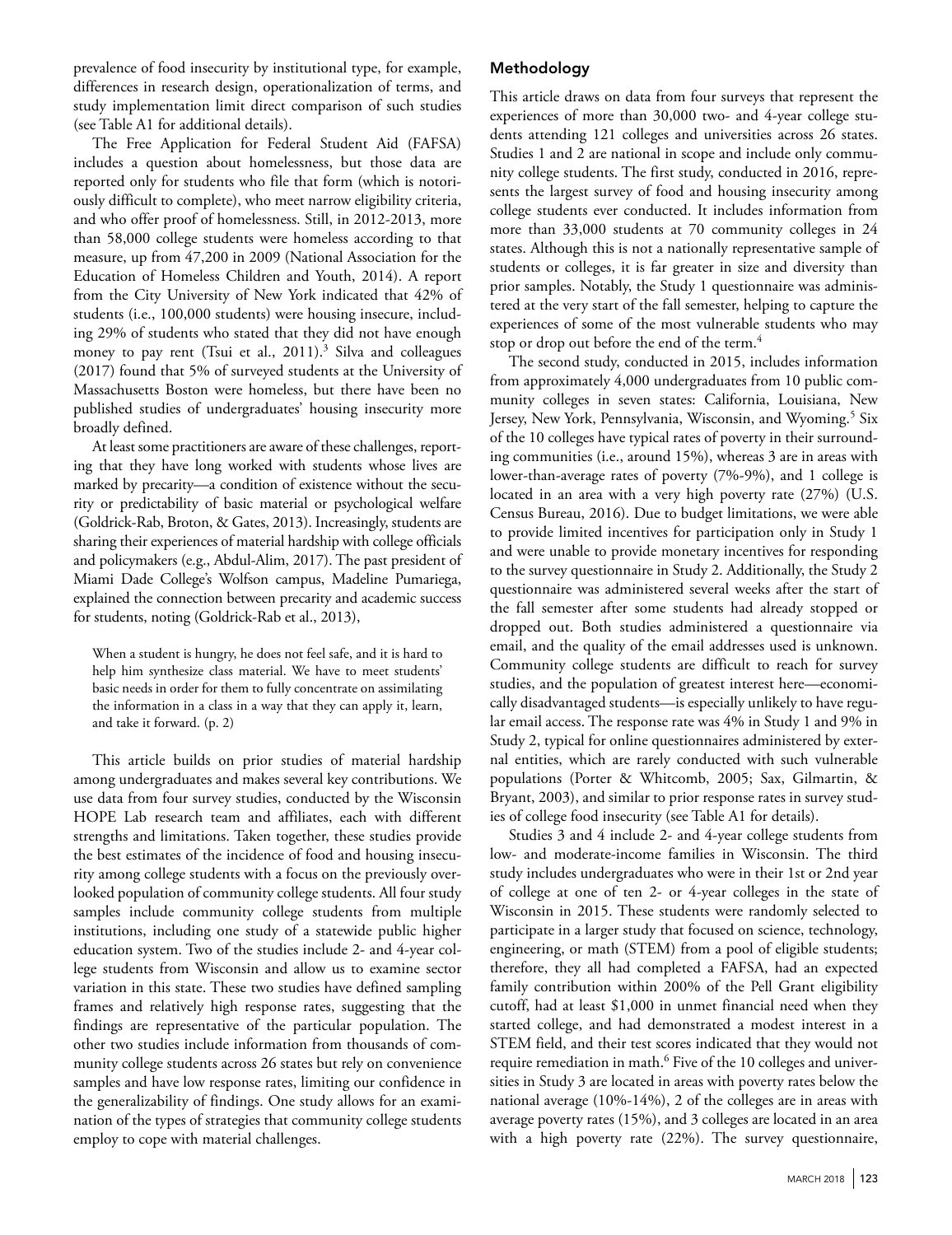fielded in 2015, was administered to 1,565 students, and 1,007 responded for a 64% response rate (financial incentives were employed).

The fourth study includes undergraduates from all of Wisconsin's 42 public 2- and 4-year colleges and universities who were randomly selected to participate in a longitudinal study of financial aid. Study respondents were selected among those who met the following criteria: Wisconsin residents who, within 3 years of completing high school, enrolled in one of Wisconsin's public colleges or universities full-time for the first time in 2008. After completing the FAFSA, students had to have qualified for a federal Pell Grant, while still possessing unmet need (excluding loans) of at least \$1.7 In 2009, study researchers administered a general questionnaire that included questions about food and housing insecurity. That questionnaire had a response rate of 77% (financial incentives were employed) and included information from 1,442 students from across the state of Wisconsin, which had a poverty rate of 12% in 2009.

## *Measurement of Food and Housing Insecurity*

The questionnaires administered in all four studies were designed as general surveys of students' college experiences and included several measures of housing and food insecurity described earlier in the article. The questionnaires included similar, but sometimes distinct, measures of food and housing insecurity as our measurement strategy was refined over time.<sup>8</sup> Questionnaires from Studies 1, 2, and 3 used the USDA's validated 6-item food security scale and Study 4 used the USDA food screener and part of the 6-item scale (Bickel et al., 2000). In Studies 3 and 4, we also asked students if they had gone a whole day without eating due to a lack of money.

Regarding housing insecurity, questionnaires from Studies 1 and 2 included several questions related to the affordability and stability of students' living circumstances, including the ability to sufficiently pay rent and utilities and whether students had to move or double up with others due to financial problems. Additionally, students were asked if they were homeless, including both sheltered and unsheltered circumstances. Studies 3 and 4 included a more limited set of housing insecurity questions. Study 3 asked respondents if they were unable to pay the rent/ mortgage or utilities on time, had moved in with others due to financial problems, and had experienced some form of sheltered or unsheltered homelessness. Study 4 included questions only about respondents' ability to pay the rent/mortgage or utilities on time and did not include any questionnaire items related to instability or homelessness. We term individuals who report any housing-related challenge as "housing insecure" and provide more nuanced information about the specific type and form of insecurity in the tables.

### *Samples and Analysis*

The characteristics of students in the four study samples are displayed in Table 1. Students in Studies 1 and 2 are similar to community college students nationally, although female students are overrepresented in Study 1 (Association of Community Colleges, 2015). The samples for Studies 3 and 4 are more

typical of traditional-age lower income students attending public higher education in Wisconsin.

For each sample, we estimated the proportion of undergraduates experiencing food and/or housing insecurity. Additionally, we used information from Studies 3 and 4 to test for variation in prevalence rates by college institutional sector using chi-square tests given the categorical nature of the data. Finally, we examined the coping strategies employed by community college students in Study 2 and tested if they vary by food and housing security status using chi-square tests for categorical data and *t* tests for continuous data.<sup>9</sup>

## Prevalence of College Food and Housing **Insecurity**

In each study, more than half of 2- and 4-year college students reported that they had some level of food insecurity, ranging from anxiety over food sufficiency to reduced food intake. Specifically, 67%, 52%, 61%, and 57% of undergraduates indicated marginal, low, or very low levels of food security in Studies 1 through 4, respectively. Among community college students, between 11% and 38% indicated that they had very low food security, which is often associated with feelings of hunger. The two earlier studies of 4-year college students indicate that 9% and 25%, respectively, have very low levels of food security. Notably, the lowest estimates come from Study 4, which is the oldest study and includes only part of the USDA-validated food security scale measurement. Results from the more recent studies that include the validated measurement scale indicate that at least one in five 2- and 4-year college students have very low food security (see Tables 2, 4).

The most common food security challenges include an inability to afford to eat balanced meals, affirmation that the food students bought just did not last and they could not afford to buy more, and reports of cutting the size of meals or skipping meals altogether because there was not enough money for food. Although less common, between 22% and 36% of respondents (depending on the study) reported that they were hungry and did not eat because there was not enough money for food (see Table 2). Perhaps most concerning, when we asked students if they had gone a whole day without eating due to lack of money, 11% of students in Study 3 and 7% of students in Study 4 responded in the affirmative.

Unlike food insecurity, there was considerable variation in the prevalence of housing insecurity across college sectors. Students attending 2-year colleges are statistically more likely to report housing challenges than those attending 4-year colleges. Among community college students, at least one-third indicated that they had experienced some form of housing insecurity in the past year. In each of the three most recent survey studies, approximately half of community college students reported at least one challenge related to housing affordability or stability. The most common challenges include difficulty or an inability to pay the full amount of rent/mortgage and an inability to pay the full utility bill. Among 4-year college students, 11% of respondents in Study 3 and 19% of respondents in Study 4 indicated that they were housing insecure. Due to the measurement design, housing insecure students in Study 4 indicated that they were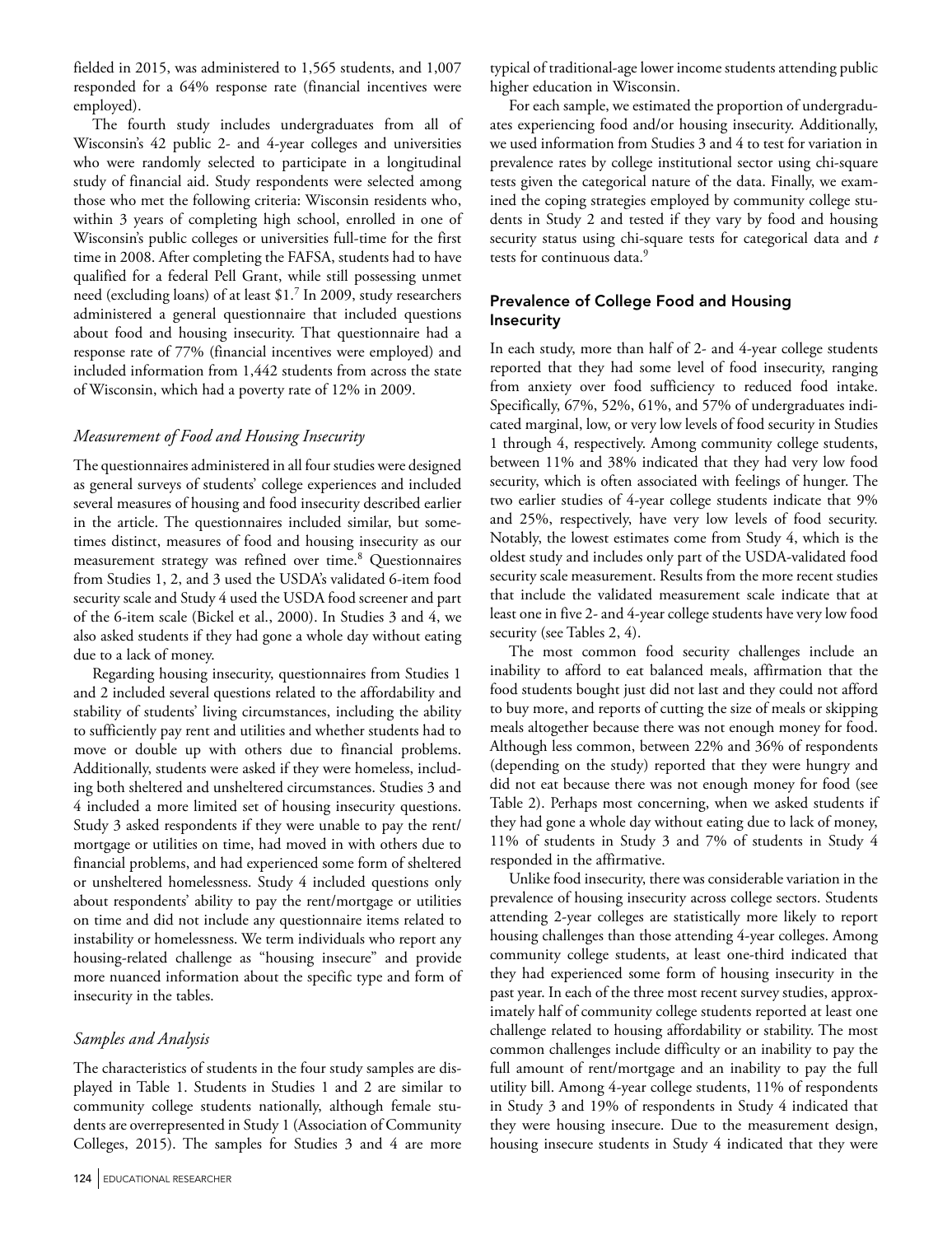| Table 1                                          |  |  |  |  |  |  |  |
|--------------------------------------------------|--|--|--|--|--|--|--|
| <b>Survey Studies and Sample Characteristics</b> |  |  |  |  |  |  |  |

|                                            | Study 1<br>Study 2                                                                                 |                                                                                                          | Study 3                                                                                                                      | Study 4                                                                                                                                                                             |  |
|--------------------------------------------|----------------------------------------------------------------------------------------------------|----------------------------------------------------------------------------------------------------------|------------------------------------------------------------------------------------------------------------------------------|-------------------------------------------------------------------------------------------------------------------------------------------------------------------------------------|--|
| Questionnaire Year                         | 2016                                                                                               | 2015                                                                                                     | 2015                                                                                                                         | 2009<br>77                                                                                                                                                                          |  |
| Questionnaire Response Rate (%)            | 4                                                                                                  | 9                                                                                                        | 64                                                                                                                           |                                                                                                                                                                                     |  |
| Sample Frame and Colleges                  | Convenience sample<br>of undergraduates<br>attending 1 of 73<br>community colleges<br>in 24 states | Convenience sample<br>of undergraduates<br>attending 1 of 10<br>public community<br>colleges in 7 states | Random sample of<br>certain criteria including<br>and private 2- and 4-year 42 public 2- and 4-year<br>colleges in Wisconsin | Random sample of<br>undergraduates who met undergraduates who met<br>certain criteria including<br>attending 1 of 10 public attending 1 of Wisconsin's<br>colleges and universities |  |
| Sample Characteristics                     |                                                                                                    |                                                                                                          |                                                                                                                              |                                                                                                                                                                                     |  |
| 2-Year or Community College (%)            | 100.00                                                                                             | 100.00                                                                                                   | 11.82                                                                                                                        | 36.41                                                                                                                                                                               |  |
| Female (%)                                 | 71.80                                                                                              | 55.29                                                                                                    | 49.70                                                                                                                        | 60.36                                                                                                                                                                               |  |
| Average Age (years)                        | 27.73                                                                                              | 29.80                                                                                                    | 19.43                                                                                                                        | 18.35                                                                                                                                                                               |  |
| Race/Ethnicity                             |                                                                                                    |                                                                                                          |                                                                                                                              |                                                                                                                                                                                     |  |
| Non-Hispanic White (%)                     | 43.58                                                                                              | 54.68                                                                                                    | 78.95                                                                                                                        | 71.28                                                                                                                                                                               |  |
| African American or Black (%)              | 11.14                                                                                              | 14.93                                                                                                    | 3.08                                                                                                                         | 7.59                                                                                                                                                                                |  |
| Hispanic or Latino (%)                     | 24.44                                                                                              | 19.61                                                                                                    | 4.47                                                                                                                         | 6.02                                                                                                                                                                                |  |
| American Indian or Pacific Islander (%)    | 1.34                                                                                               | 4.36                                                                                                     | 0.79                                                                                                                         | 3.80                                                                                                                                                                                |  |
| Southeast Asian (%)                        | 2.07                                                                                               | 3.78                                                                                                     | 2.18                                                                                                                         | 8.74                                                                                                                                                                                |  |
| Other Asian or Asian American (%)          | 4.17                                                                                               | 6.20                                                                                                     | 2.58                                                                                                                         | 1.79                                                                                                                                                                                |  |
| Two or More Races (%)                      | 11.34                                                                                              | 5.02                                                                                                     | 6.65                                                                                                                         | <b>NA</b>                                                                                                                                                                           |  |
| Unknown (%)                                | 1.91                                                                                               | 7.24                                                                                                     | 1.29                                                                                                                         | 0.79                                                                                                                                                                                |  |
| <b>Family Income</b>                       |                                                                                                    |                                                                                                          |                                                                                                                              |                                                                                                                                                                                     |  |
| $<$ \$5,000                                | <b>NA</b>                                                                                          | 7.33                                                                                                     | 3.97                                                                                                                         | 16.78                                                                                                                                                                               |  |
| \$5,000 - \$15,000                         | <b>NA</b>                                                                                          | 10.36                                                                                                    | 4.37                                                                                                                         | 10.49                                                                                                                                                                               |  |
| \$15,000-\$25,000                          | <b>NA</b>                                                                                          | 9.46                                                                                                     | 8.64                                                                                                                         | 18.04                                                                                                                                                                               |  |
| \$25,000-\$50,000                          | NА                                                                                                 | 16.89                                                                                                    | 25.92                                                                                                                        | 43.08                                                                                                                                                                               |  |
| \$50,000-\$75,000                          | NА                                                                                                 | 11.40                                                                                                    | 27.81                                                                                                                        | 11.05                                                                                                                                                                               |  |
| \$75,000-\$100,000                         | NА                                                                                                 | 6.57                                                                                                     | 16.39                                                                                                                        | 0.42                                                                                                                                                                                |  |
| $$100,000+$                                | <b>NA</b>                                                                                          | 8.54                                                                                                     | 4.97                                                                                                                         | 0.14                                                                                                                                                                                |  |
| Not Reported                               | <b>NA</b>                                                                                          | 29.47                                                                                                    | 7.94                                                                                                                         | <b>NA</b>                                                                                                                                                                           |  |
| Financial Aid Recipient (any)              | <b>NA</b>                                                                                          | 67.08                                                                                                    | 100.00                                                                                                                       | 100.00                                                                                                                                                                              |  |
| <b>Financial Dependent</b>                 | <b>NA</b>                                                                                          | <b>NA</b>                                                                                                | 91.56                                                                                                                        | 94.06                                                                                                                                                                               |  |
| Zero Expected Family Contribution          | <b>NA</b>                                                                                          | <b>NA</b>                                                                                                | 24.43                                                                                                                        | 35.59                                                                                                                                                                               |  |
| Pell Grant Eligible                        | <b>NA</b>                                                                                          | <b>NA</b>                                                                                                | 63.16                                                                                                                        | 100.00                                                                                                                                                                              |  |
| <b>Highest Level of Parental Education</b> |                                                                                                    |                                                                                                          |                                                                                                                              |                                                                                                                                                                                     |  |
| Less Than High School                      | 13.61                                                                                              | 12.44                                                                                                    | 5.10                                                                                                                         | 12.74                                                                                                                                                                               |  |
| <b>High School Diploma</b>                 | 21.64                                                                                              | 21.44                                                                                                    | 23.57                                                                                                                        | 29.48                                                                                                                                                                               |  |
| Associate's Degree, Technical Certificate, | 37.68                                                                                              | 31.51                                                                                                    | 30.30                                                                                                                        | 38.14                                                                                                                                                                               |  |
| or Some College                            |                                                                                                    |                                                                                                          |                                                                                                                              |                                                                                                                                                                                     |  |
| <b>Bachelor's Degree</b>                   | 16.93                                                                                              | 21.40                                                                                                    | 26.84                                                                                                                        | 14.48                                                                                                                                                                               |  |
| <b>Graduate Degree</b>                     | 10.14                                                                                              | 13.20                                                                                                    | 14.18                                                                                                                        | 5.17                                                                                                                                                                                |  |
| Family                                     |                                                                                                    |                                                                                                          |                                                                                                                              |                                                                                                                                                                                     |  |
| Has a Child(ren)                           | 28.07                                                                                              | 25.53                                                                                                    | 3.90                                                                                                                         | 3.71                                                                                                                                                                                |  |
| Married                                    | 18.34                                                                                              | 21.70                                                                                                    | 1.19                                                                                                                         | 0.98                                                                                                                                                                                |  |
| Year in College                            |                                                                                                    |                                                                                                          |                                                                                                                              |                                                                                                                                                                                     |  |
| 1st Year                                   | 28.26                                                                                              | 42.37                                                                                                    | 82.12                                                                                                                        | 100.00                                                                                                                                                                              |  |
| 2nd Year                                   | 39.30                                                                                              | 39.86                                                                                                    | 16.39                                                                                                                        | 0                                                                                                                                                                                   |  |
| 3rd or Later Year                          | 32.45                                                                                              | 17.77                                                                                                    | 1.50                                                                                                                         | 0                                                                                                                                                                                   |  |
| <b>Enrollment Status</b>                   |                                                                                                    |                                                                                                          |                                                                                                                              |                                                                                                                                                                                     |  |
| Full-Time (at least 12 credits)            | 59.16                                                                                              | 53.50                                                                                                    | 93.61                                                                                                                        | 98.27                                                                                                                                                                               |  |
| N                                          | 26,131                                                                                             | 4,185                                                                                                    | 1,007                                                                                                                        | 1,442                                                                                                                                                                               |  |

*Note.* Study 1 and 2 information was self-reported on a questionnaire; respondents were able to select multiple race/ethnicities. Study 3 information came from the 2014 Free Application for Federal Student Aid (FAFSA) except race, which was self-reported on a questionnaire, and enrollment status, which was from spring 2015 academic records. Study 4 information came from the 2008 FAFSA except race, which was self-reported on a questionnaire. Study 3 and 4 respondents' primary race/ethnicity was reported. NA = not available.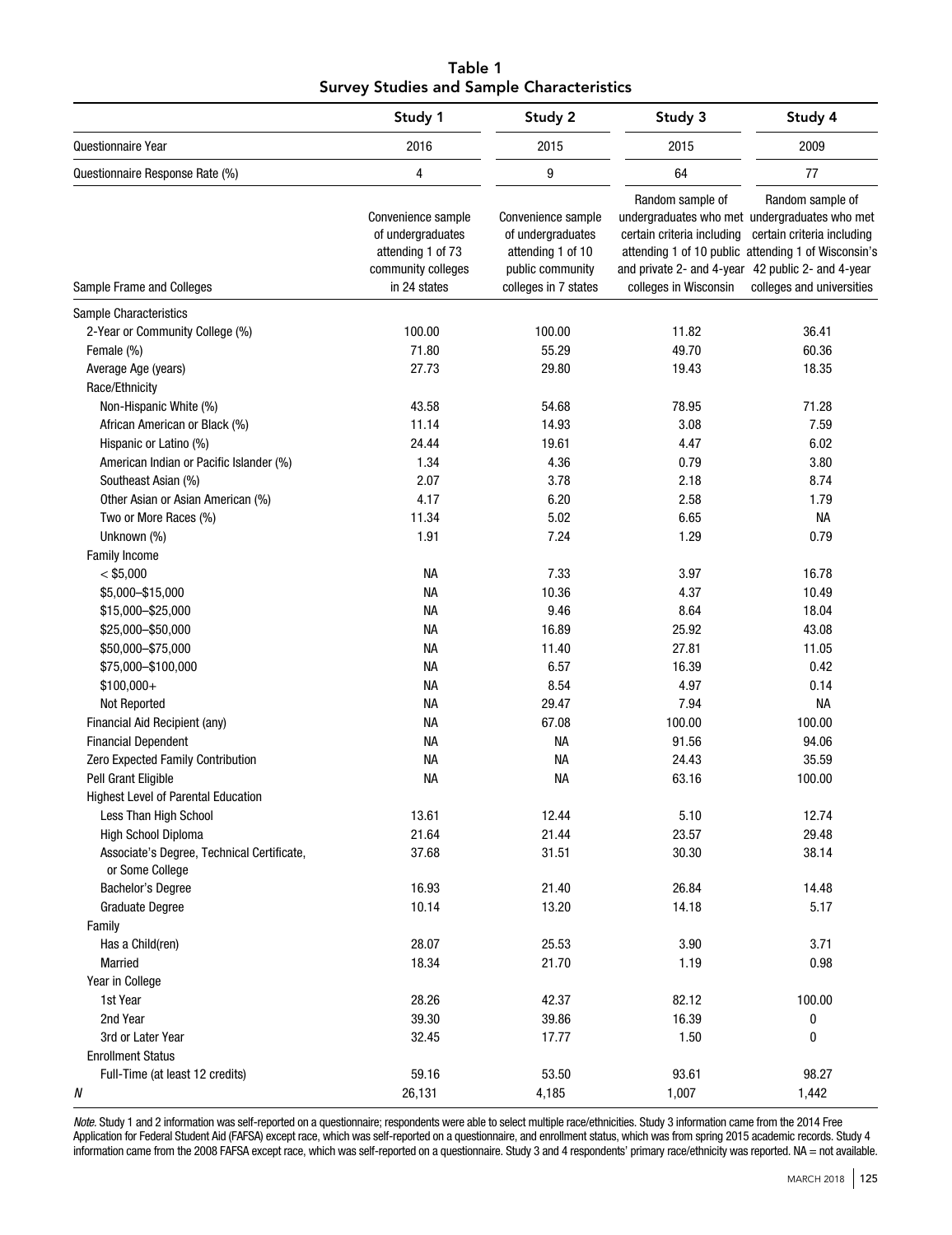Table 2 Food Insecurity Among Undergraduates

|                                                                                                                                         | Study 1 | Study 2 | Study 3 | Study 4   |
|-----------------------------------------------------------------------------------------------------------------------------------------|---------|---------|---------|-----------|
| <b>Food Security Level</b>                                                                                                              |         |         |         |           |
| High Security (score = $0$ ) <sup>a</sup>                                                                                               | 32.62   | 47.90   | 39.42   | 43.17     |
| Marginal Security (score $= 1$ )                                                                                                        | 11.56   | 12.88   | 10.03   |           |
| Low Security (score $= 2-4$ )                                                                                                           | 22.81   | 19.41   | 23.63   | 47.23     |
| Very Low Security (score $= 5-6$ )                                                                                                      | 33.01   | 19.81   | 26.91   | 9.60      |
| Items                                                                                                                                   |         |         |         |           |
| 1. The food that I bought just did not last and I did not have money to get more.                                                       | 51.53   | 38.44   | 41.91   | 20.04     |
| 2. I could not afford to eat balanced meals.                                                                                            | 59.50   | 43.23   | 46.97   | <b>NA</b> |
| 3. Any days: Did you ever cut the size of your meals or skip meals because there was not<br>enough money for food?                      | 46.01   | 27.21   | 41.51   | 20.90     |
| 4. $3+$ days/months: <sup>b</sup> Did you ever cut the size of your meals or skip meals because there<br>was not enough money for food? | 31.79   | 21.94   | 19.58   | <b>NA</b> |
| 5. Did you ever eat less than you felt you should because there was not enough money<br>for food?                                       | 43.31   | 25.78   | 37.21   | 20.72     |
| 6. Were you ever hungry but did not eat because there was not enough money for food?                                                    | 36.37   | 21.59   | 30.35   | <b>NA</b> |
| N                                                                                                                                       | 26,067  | 3,921   | 1,007   | 1,427     |

*Note*. Reference period is past month for Studies 1, 2, and 4 and past 12 months for Study 3. NA = not available.

a Study 4 used the U.S. Department of Agriculture food screener rather than the 6-item survey module, which was used in Studies 1, 2, and 3 to categorize respondents. Study 4 respondents who indicated that in the prior month they got "enough of the kinds of food I want" are considered high security; respondents who got "enough but not always the kinds of food I want to eat" are considered low security; and respondents who "sometimes or often do not get enough to eat" are considered to have very low food security (Bickel, Nord, Price, Hamilton, & Cook, 2000). **b** Studies 1 and 2 asked about 3+ days over the past month, whereas Study 3 asked about 3+ months over the past year.

unable to pay the rent/mortgage and/or utilities on time, whereas those in Study 3 also indicated a need to move in with others due to financial problems (see Tables 3, 4).

Homelessness is the most severe form of housing insecurity, and between 6% and 14% of community college students in Studies 1, 2, and 3 reported that they had been homeless in the prior year. Notably, the two most recent national studies of community college students both found that 13% to 14% of students are homeless. The most common forms of homelessness include not having a place to sleep at night, being informally thrown out of the home, staying in an abandoned building or car, and being formally evicted from the home. It was less common for community college students to report that they had stayed in a shelter or did not have a home. Only Study 3 included questions about homelessness among 4-year college students, and 2% reported that they did not have a place to sleep at night, had stayed in an abandoned building or car, were evicted from home, or had stayed in a shelter (see Tables 3, 4).

## Coping With Food and Housing Insecurity

In theory, when undergraduates are struggling to make ends meet, they can turn to public assistance programs, private charities, friends, and family and can rely on strategies such as trimming their budgets and working longer hours. In reality, it can be difficult to make these strategies work.

Using data from the second study, we found that 62% of community college students were employed, working an average of 30 hours per week. Rates of employment and number of hours worked were not statistically different according to food or

housing security status; students experiencing food insecurity appear just as likely as food secure students to work. However, students who had recently experienced homelessness (the most severe form of housing insecurity) were less likely to work than those who had not; 58% of homeless undergraduates were currently employed compared with 63% of those with a home (*p* < .05). Among working students, however, homeless undergraduates worked a statistically similar number of hours, on average (31 hours/week), to students who were not homeless (30 hours/ week) (see Table 5).

We asked students if members of their current household had used any public benefits<sup>10</sup> in the past year and if they had used any benefits specifically related to food (i.e., Supplemental Nutrition Assistance Program (SNAP); Special Supplemental Nutrition Program for Women, Infants, and Children; or freeor reduced-price K–12 school lunch) or housing (i.e., utility or housing assistance including currently living in public housing or using a housing voucher). We found that nearly two-thirds of undergraduates' households used some type of public benefit in the past year. However, tax refunds were the most widely reported benefit (49%), followed by public health insurance (30%). Just 21% of students used SNAP (formerly known as food stamps), and 15% had received utility assistance (see Table 5).

Overall, 29% of respondents' households had received foodrelated public assistance in the past year and 15% had received housing-related public assistance. Students who are food and/or housing insecure were more likely to report receiving any public benefit, food-related public benefits, or housing-related public benefits in the past year. For example, 41% of students with very low food security compared with 21% with high food security received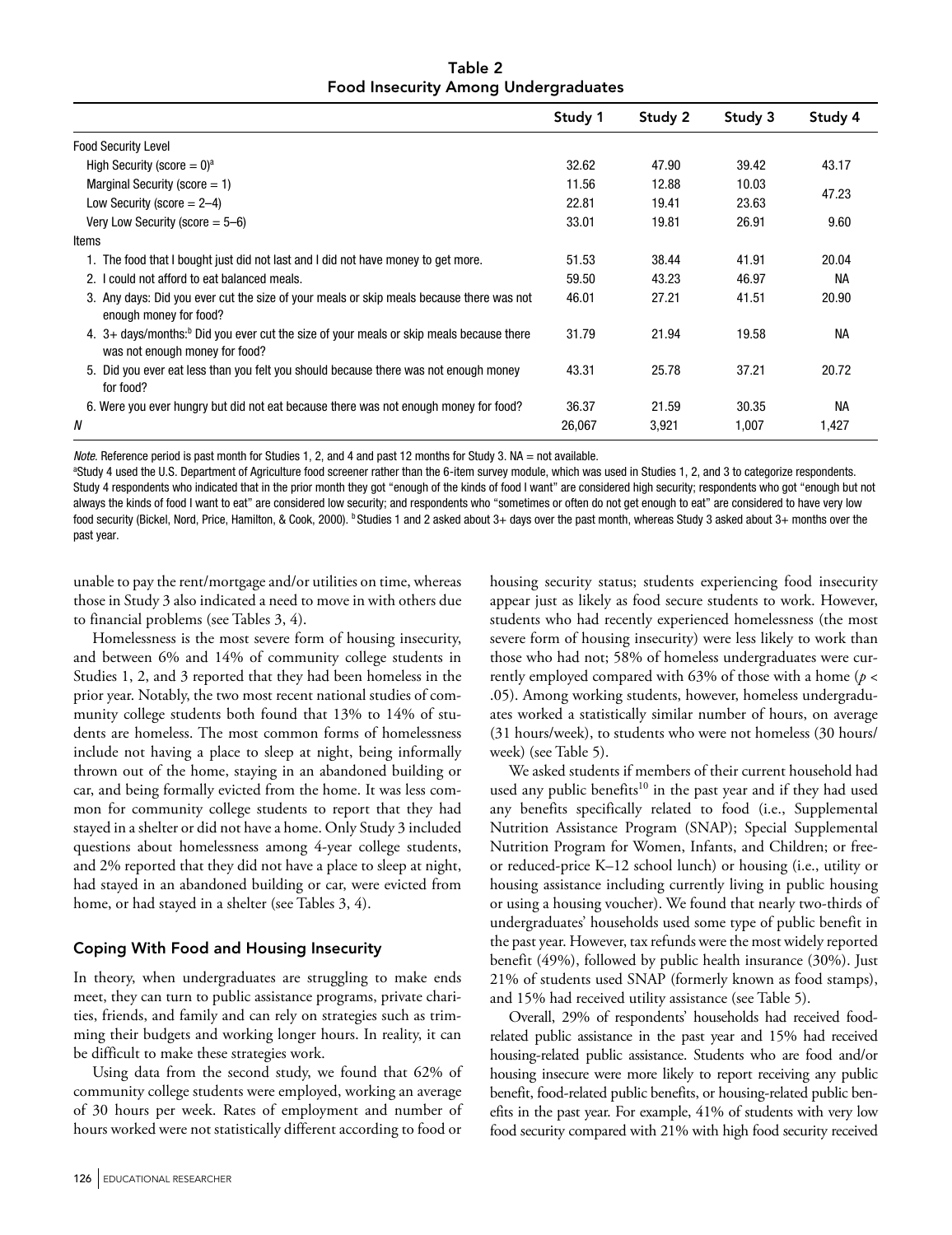| Table 3 |                                                          |
|---------|----------------------------------------------------------|
|         | Housing Insecurity and Homelessness Among Undergraduates |

|                                                         | Study 1   | Study 2 | Study 3   | Study 4   |
|---------------------------------------------------------|-----------|---------|-----------|-----------|
| <b>Housing Insecurity</b>                               |           |         |           |           |
| Any of the Below Items                                  | 50.70     | 51.81   | 15.07     | 23.96     |
| 1. Difficulty paying rent                               | <b>NA</b> | 22.87   | <b>NA</b> | <b>NA</b> |
| 2. Did not pay full amount of rent <sup>a</sup>         | 20.79     | 18.85   | 6.59      | 17.88     |
| 3. Did not pay full amount of utilities <sup>b</sup>    | 27.94     | 23.16   | 6.89      | 18.67     |
| 4. Moved two or more times per year                     | 13.80     | 11.88   | <b>NA</b> | <b>NA</b> |
| 5. Doubled up                                           | 16.74     | 12.05   | <b>NA</b> | <b>NA</b> |
| 6. Moved in with other people due to financial problems | 18.24     | 15.23   | 8.69      | <b>NA</b> |
| Homelessness                                            |           |         |           |           |
| Any of the Below Items                                  | 14.39     | 12.81   | 2.30      | <b>NA</b> |
| 1. Thrown out of home                                   | 6.28      | 4.72    | <b>NA</b> | <b>NA</b> |
| 2. Evicted from home                                    | 3.27      | 2.20    | 0.80      | <b>NA</b> |
| 3. Stayed in shelter                                    | 1.96      | 1.04    | 0.60      | <b>NA</b> |
| 4. Stayed in abandoned building or car                  | 4.26      | 3.02    | 1.00      | <b>NA</b> |
| 5. Did not have a place to sleep at night               | 7.77      | 8.14    | 1.40      | <b>NA</b> |
| 6. Did not have a home                                  | 2.24      | 0.94    | <b>NA</b> | <b>NA</b> |
| N                                                       | 24,608    | 4,066   | 1,002     | 1,436     |

*Note*. Reference period is past 12 months for all measures and studies. NA = not available.

<sup>a</sup>Studies 3 and 4 asked if respondents were unable to pay rent or mortgage on time. <sup>b</sup>Studies 3 and 4 asked if respondents were unable to pay the gas, oil, or electric bill on time.

|                             | <b>Food Security Status</b> |                                                 |       |                 |          |       | <b>Housing Security Status</b> |          |                 |           |       |
|-----------------------------|-----------------------------|-------------------------------------------------|-------|-----------------|----------|-------|--------------------------------|----------|-----------------|-----------|-------|
|                             | High                        | Marginal<br>Security Security Security Security | Low   | <b>Very Low</b> | $\chi^2$ | N     | Housing<br><b>Insecure</b>     | $\chi^2$ | <b>Homeless</b> | $\chi^2$  | N     |
| Study 3 (all)               | 39.42                       | 10.03                                           | 23.63 | 26.91           |          | 1.007 | 15.07                          |          | 2.30            |           | 1,002 |
| Institutional Sector        |                             |                                                 |       |                 | $\star$  |       |                                | $***$    |                 | $**$      |       |
| 2-Year College              | 27.73                       | 8.40                                            | 26.05 | 37.82           |          | 119   | 48.31                          |          | 5.93            |           | 118   |
| 4-Year College              | 40.99                       | 10.25                                           | 23.31 | 25.45           |          | 888   | 10.63                          |          | 1.81            |           | 884   |
| Study 4 (all)               | 43.17                       | NА                                              | 47.23 | 9.60            |          | 1,427 | 23.96                          |          | <b>NA</b>       | <b>NA</b> | 1,436 |
| <b>Institutional Sector</b> |                             |                                                 |       |                 |          |       |                                | $***$    |                 |           |       |
| 2-Year College              | 45.49                       | <b>NA</b>                                       | 43.38 | 11.13           |          | 521   | 32.31                          |          | <b>NA</b>       | <b>NA</b> | 523   |
| 4-Year College              | 41.83                       | <b>NA</b>                                       | 49.45 | 8.72            |          | 906   | 19.17                          |          | <b>NA</b>       | <b>NA</b> | 913   |

Table 4 Variation in Food and Housing Security Status by Institutional Sector

*Note*. Chi-square tests were used to test for statistically significant differences across institutional sector. NA = not available. See Tables 2 and 3 for details on food and housing security status categorization.

\**p* < .05. \*\**p* < .01. \*\*\**p* < .001.

household-level food-related public assistance (*p* < .001). Similarly, 19% of housing insecure students received a housing-related public benefit compared with 10% of those who are housing secure (*p* < .001). Students who experienced homelessness were more likely to have received a food- or housing-related public benefit in the past year  $(p < .01)$ , but similar shares of homeless and housed undergraduates had received any public benefit (see Table 5).

We also considered whether students turned to private assistance, including receiving free food or meals because there was not enough money for food or borrowing from friends or family to help pay bills. Fourteen percent of respondents indicated that

they had received free food in the past year, but a greater share of food insecure, housing insecure, and homeless students had employed this coping strategy. For example, 31% of students with very low levels of food security reported that they had received free food compared with 5% of food secure undergraduates (*p* < .001). Among all respondents, 38% had borrowed money to help pay bills, but food and/or housing insecure students and those without a home are statistically more likely to do so. For example, 58% of housing insecure students had borrowed money for bills compared with 17% of housing secure students (*p* < .001) (see Table 5).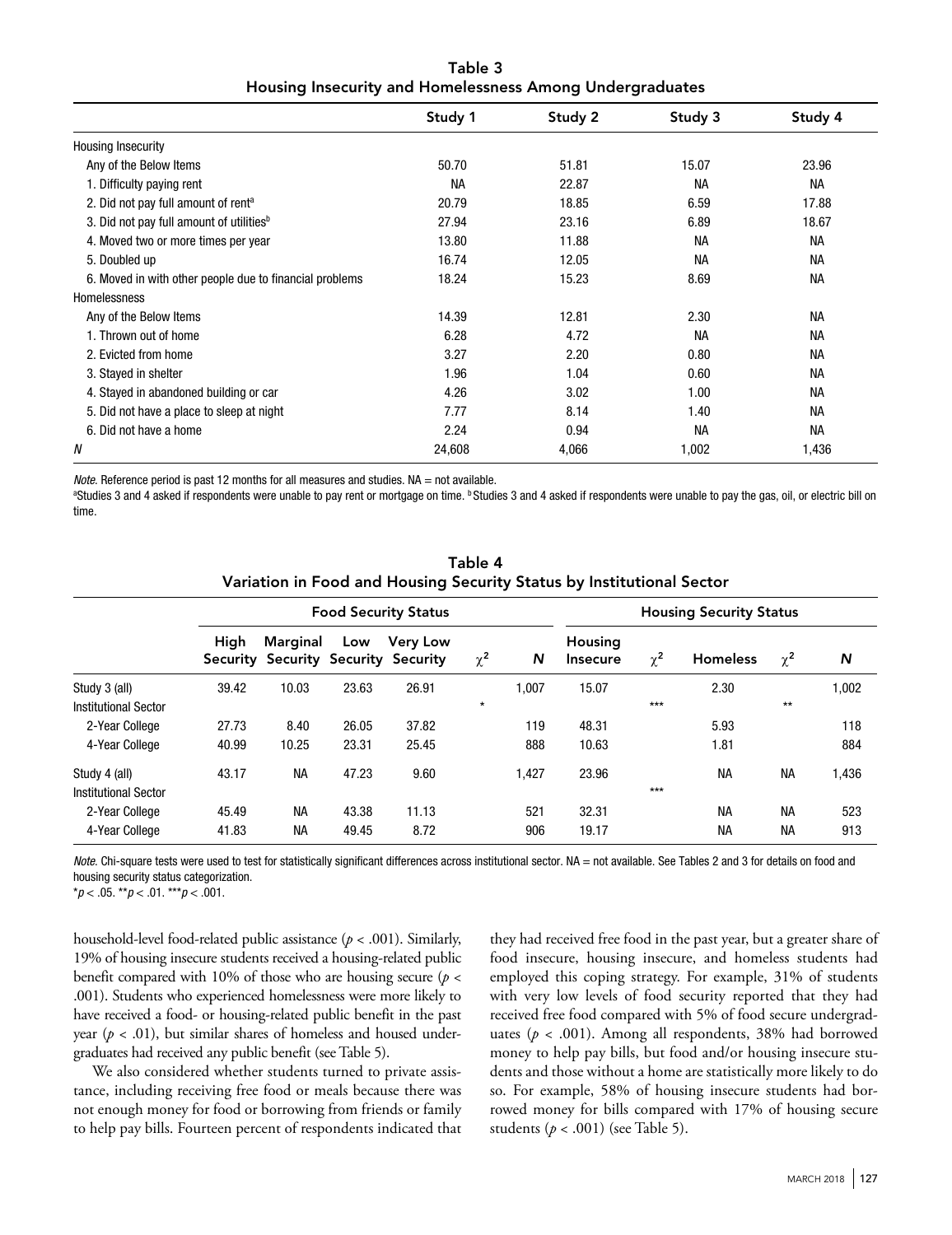Table 5 Coping With Food and Housing Insecurity

|                           | <b>Self-Reliance</b>                  |                                                           |                                  | <b>Public Assistance</b>            |                      |                                  | <b>Private Assistance</b>               |  |
|---------------------------|---------------------------------------|-----------------------------------------------------------|----------------------------------|-------------------------------------|----------------------|----------------------------------|-----------------------------------------|--|
|                           | Currently<br>Working <sup>a</sup> (%) | <b>Average Hours</b><br>Worked <sup>b</sup><br>(no./week) | Food<br>Related <sup>c</sup> (%) | Housing<br>Related <sup>d</sup> (%) | Any <sup>e</sup> (%) | Food<br>Related <sup>f</sup> (%) | Borrow to<br>Pay Bills <sup>9</sup> (%) |  |
| Study 2 (all)             | 62.31                                 | 30.21                                                     | 28.97                            | 14.69                               | 64.47                | 14.29                            | 37.74                                   |  |
| Food Insecurity           |                                       |                                                           | $***$                            | $***$                               | $**$                 | $***$                            | $***$                                   |  |
| <b>High Security</b>      | 61.91                                 | 29.96                                                     | 20.69                            | 11.69                               | 60.71                | 4.79                             | 17.70                                   |  |
| <b>Marginal Security</b>  | 63.89                                 | 28.23                                                     | 28.66                            | 15.09                               | 66.42                | 12.32                            | 37.42                                   |  |
| Low Security              | 63.94                                 | 31.48                                                     | 34.07                            | 17.08                               | 67.54                | 20.94                            | 48.60                                   |  |
| <b>Very Low Security</b>  | 59.31                                 | 30.68                                                     | 40.80                            | 18.48                               | 67.45                | 31.29                            | 73.33                                   |  |
| <b>Housing Insecurity</b> |                                       |                                                           | $***$                            | $***$                               | $***$                | $***$                            | $***$                                   |  |
| Secure                    | 61.98                                 | 29.66                                                     | 19.55                            | 10.10                               | 60.12                | 5.11                             | 17.08                                   |  |
| Insecure                  | 63.30                                 | 31.11                                                     | 38.44                            | 18.85                               | 69.44                | 23.47                            | 58.05                                   |  |
| <b>Homeless Status</b>    | $\star$                               |                                                           | $***$                            | $**$                                |                      | $***$                            | $***$                                   |  |
| <b>Not Homeless</b>       | 63.34                                 | 30.03                                                     | 26.56                            | 13.77                               | 64.22                | 11.33                            | 32.99                                   |  |
| <b>Homeless</b>           | 57.79                                 | 31.26                                                     | 43.58                            | 18.97                               | 64.92                | 33.61                            | 67.50                                   |  |

*Note*. The table displays percentages among each type of food or housing insecurity category (i.e., each row). The Study 2 sample includes 4,185 respondents who completed the food and/or housing insecurity survey questions. Chi-square and *t* tests were used to test for statistically significant differences across food/housing security status level. No imputation was performed for missing data items.

<sup>a</sup>Currently working includes anyone who reported having a job in the past week. <sup>b</sup>Work hours is the number of hours worked the past week among those who had a job in the past week. <sup>c</sup>Food-related public assistance includes those who live in households that received Supplemental Nutrition Assistance Program (SNAP) benefits (20.5%), Special Supplemental Nutrition Program for Women, Infants, and Children (WIC) benefits (9.5%), or free or reduced-price K–12 school lunch (20.5%) in the past year. <sup>d</sup>Housing-related public assistance includes those who live in households that received utility (14.8%) or housing assistance (7.4%) in the past year or those currently living in public housing (8.7%) or using a housing voucher (4.2%). <sup>e</sup>Any public assistance includes those who live in households that received SNAP benefits (20.5%), WIC benefits (9.5%), Temporary Assistance for Needy Families (6.2%), Supplemental Security Income (6.1%), Social Security Disability Insurance (7.2%), Medicaid or other public health insurance (29.8%), child care assistance (4.3%), unemployment insurance (8.4%), utility assistance (14.8%), housing assistance (7.4%), transportation assistance (5.2%), tax refunds (49.1%), or veterans' benefits (9.5%) in the prior year. f Private food assistance includes those who received free food or meals in the past 12 months because there was not enough money. <sup>9</sup>Borrow to pay bills includes those who borrowed money from friends or family to help pay bills in the past 12 months because there was not enough money.

\**p* < .05. \*\**p* < .01. \*\*\**p* < .001.

#### **Discussion**

Low college completion rates coupled with the declining affordability of higher education are a frequently discussed and researched concern, but little attention has been paid to the material conditions of students' lives. The data reported in this article illustrate the material challenges of community college students and 4-year college students from low- and moderateincome families. Despite variation in methodology and study samples, we found that many students are struggling with economic precarity such that they do not have the security or predictability of basic material welfare.

More than half of the 2- and 4-year college students we surveyed reported some type of food-access problem or limitation. Estimates from the most recent studies, conducted in 2015 and 2016, indicate that at least 20% of community college students have very low food security, marked by disrupted eating patterns and reduced food intake that is often associated with hunger. There is some evidence that 2-year college students are statistically more likely to report food insecurity challenges than 4-year college students from low- and moderate-income families, but results are mixed. Estimates from the two earlier studies indicate that 9% and 25%, respectively, of 4-year college students have very low food security.

Rates of housing insecurity were more variable and community college students were statistically more likely to report housing challenges than 4-year students in the same state higher education system. The most recent estimates indicate that one in two community college students has experienced housing insecurity challenges in the past year. Among 4-year college students, at least 1 in 10 and up to 1 in 5 indicated that they were housing insecure. Housing insecure students most commonly report affordability challenges related to an inability to pay the rent and/or utilities.

Homelessness is a severe form of housing insecurity, and estimates of homelessness converged in the two recent national studies of community college students at 13% to 14%. Among 4-year college students, 2% reported that they were homeless or had been in the prior year. We define homelessness to include both sheltered and unsheltered living circumstances, and the most common forms of homelessness include being formally or informally thrown out of the home; not having a place to sleep at night; or staying in abandoned buildings, cars, or other places not meant for human habitation.

Together, these data sources provide the best evidence available on the prevalence of food and housing insecurity among community college students and shed light on the ways in which material hardship varies across the college sector. Although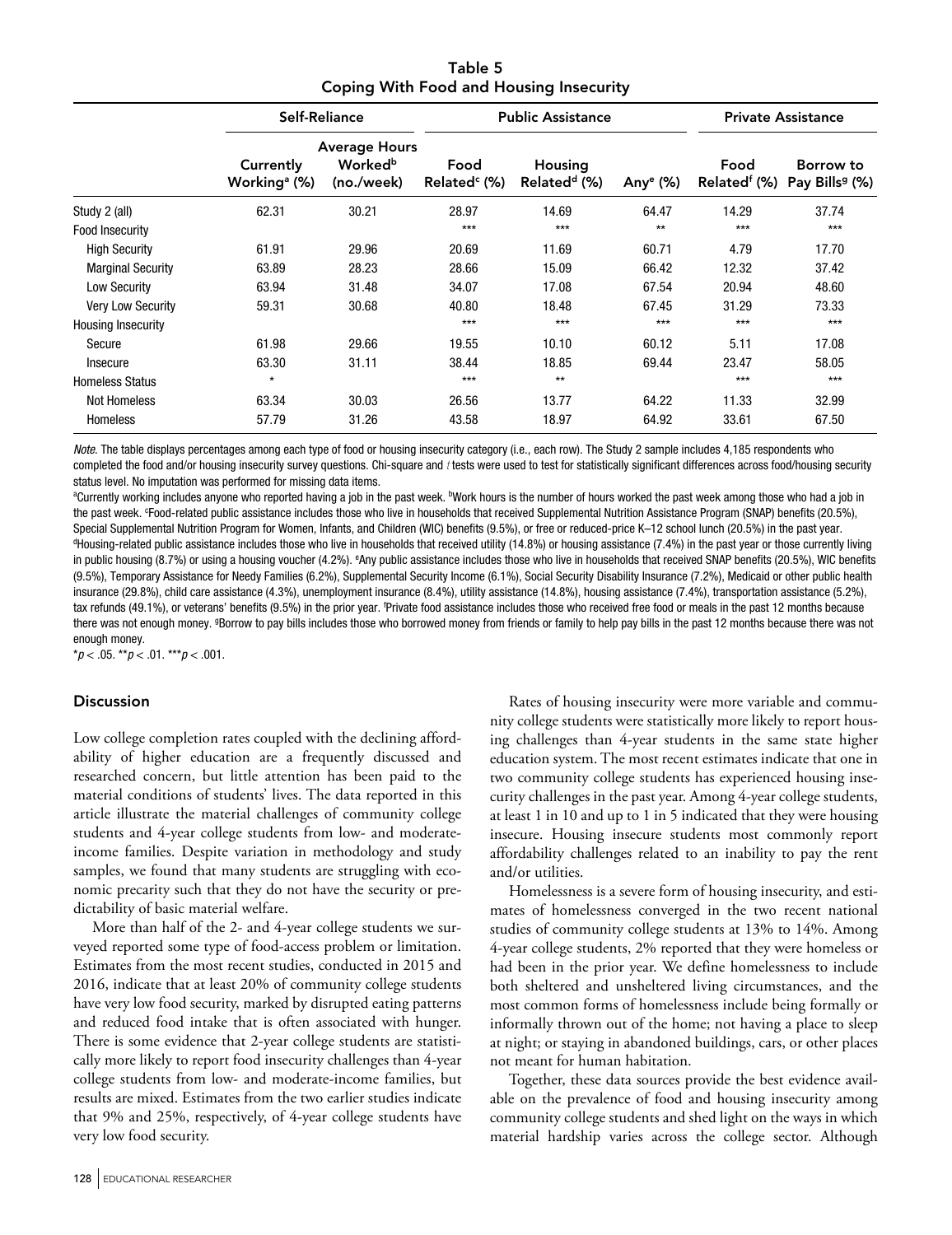geographic and measurement differences limit our ability to draw direct comparisons across study samples, the evidence consistently indicates that a substantial share of students is struggling to secure adequate food and shelter. Moreover, there is no evidence that the problem of food and housing insecurity has improved over the past 8 years.

However, we need additional data to better understand the extent and nature of material hardship among college students. Specifically, we recommend that nationally representative studies of college students, such as the National Postsecondary Student Aid Study, include validated measures of material hardship (Goldrick-Rab, Broton, & Cady, 2017; Wisconsin HOPE Lab,  $2015$ .<sup>11</sup> This is the best way to obtain representative estimates of food and housing insecurity among college students, enable scholars to study relationships to other factors and outcomes, and allow for comparisons with other household studies (e.g., Current Population Survey or Survey of Income and Program Participation).<sup>12</sup> At the same time, scholars should not be complacent with describing a problem and its implications (Gamoran, 2014). Additional research examining the efficacy of programmatic and policy responses to students' material hardship challenges is crucial to promoting student well-being and college attainment (e.g., Daugherty, Johnston, & Tsai, 2016; Goldrick-Rab, Broton, & Hernandez, 2017).

Community college students, in particular, have been overlooked in prior studies of food and housing insecurity in higher education. This may be due to the misconception that community college attendance is free or nearly free in the United States (e.g., Alexander, 2015). Instead, annual out-of-pocket costs for community college attendance average \$8,300 for dependent students from families in the lowest income quartile (Goldrick-Rab & Kendall, 2014). The open access mission of community colleges has contributed to their relative success in enrolling students from economically disadvantaged and historically underserved backgrounds, and these characteristics are associated with increased risk of material hardship (Coleman-Jensen et al., 2015). In addition to individual-level factors, structural differences across college sectors may also contribute to variation in prevalence rates. Community colleges rarely provide on-campus housing, and there are few resources for those in need of housing support.

When we examined how community college students cope with material challenges, we found that most received financial aid and worked an average of 30 hours per week. Students experiencing food and housing insecurity worked at similar rates to those who were materially secure. This finding is consistent with prior research indicating that students who are food and/or housing insecure are unable to secure additional work despite seeking additional employment opportunities (Goldrick-Rab, 2016). Among those with very low food security, just 41% reported receiving any food-related public assistance such as SNAP. These low take-up rates are in part due to a lack of awareness or stigma about public benefits as well as regulations that limit undergraduates' ability to access the social safety net. Lowincome individuals enrolled in college must meet additional criteria, such as caring for a dependent child, to be eligible for SNAP benefits (Lower-Basch & Lee, 2014). Similarly, just 19% of homeless undergraduates received any public housing-related assistance in the past year. Although lack of affordable housing is a nationwide problem, certain housing assistance programs specifically limit eligibility for college students (Sackett, 2015).

### Conclusion

Efforts to increase college completion rates must be broadened to include attention to material hardship and shed light on this all-too-often hidden cost of college attendance. Stereotypes of undergraduates eating ramen noodles or couch surfing work against this. The data presented in this article suggest that assumptions trivializing students' basic needs are misplaced. Further research is needed to understand the correlates of housing and food insecurity, and interventions must be created and tested to help ensure that students' basic needs are met so that they can focus on learning.

#### **NOTES**

The authors would like to thank the Institute of Education Sciences Grant No. R305B090009, National Science Foundation Grant No. DGE-1256259, and the Lumina Foundation for research support. The following organizations provided funding and support for the studies in this article: Association of Community College Trustees, Bill and Melinda Gates Foundation, Great Lakes Higher Education Guaranty Corporation, Healthy Minds Study, Institute for Research on Poverty, The Kresge Foundation, Single Stop, Spencer Foundation, William T. Grant Foundation, and Wisconsin Center for the Advancement of Postsecondary Education. The authors also thank Daniel Eisenberg, principal investigator of the Healthy Minds Network; Jed Richardson, acting director of the Wisconsin HOPE Lab; and Anthony Hernandez for their support and assistance.

<sup>1</sup>Students' SES was based on their parents' education and occupations as well as the family income in 2002 and was measured by a composite score on these variables. The low SES group is the lowest quartile, the middle SES group is the middle two quartiles, and the high SES group is the upper quartile. Data are from the Education Longitudinal Study of 2002 (U.S. Department of Education, 2015).

2 Federal student loans cannot cover students' unmet financial need as they are capped at \$5,500 for freshmen, \$6,500 for sophomores, and \$7,500 for juniors and seniors.

<sup>3</sup>CUNY undergraduates were defined as "housing instable" if they reported that they had experienced one or more of the following problems in the previous year: not having enough money to pay rent, experiencing a rent increase that made paying rent difficult, being required to appear in housing court, leaving because of feeling unsafe in the household, being threatened with foreclosure, being thrown out by someone in the household, being evicted by a landlord, trying but not being able to get into a shelter, being removed from a shelter, losing housing as a result of fire or other building problems, losing housing as a result of a foreclosure, or losing housing as a result of a Workfare requirement.

4 Study 1, a national study of basic needs insecurity in higher education, was conducted by the Wisconsin HOPE Lab at the University of Wisconsin-Madison under the direction of Drs. Sara Goldrick-Rab and Jed Richardson. The sample includes students from the following community colleges: Bergen Community College (NJ), Bladen Community College (NC), Brookhaven College (TX), Bunker Hill Community College (MA), Cedar Valley College (TX), Central Lakes College (MN), Chandler-Gilbert Community College (AZ), Chippewa Valley Technical College (WI), College of Southern Idaho (ID), Community College of Philadelphia (PA), Contra Costa College (CA), Cuyahoga Community College (OH), Cuyamaca College (CA), Dakota County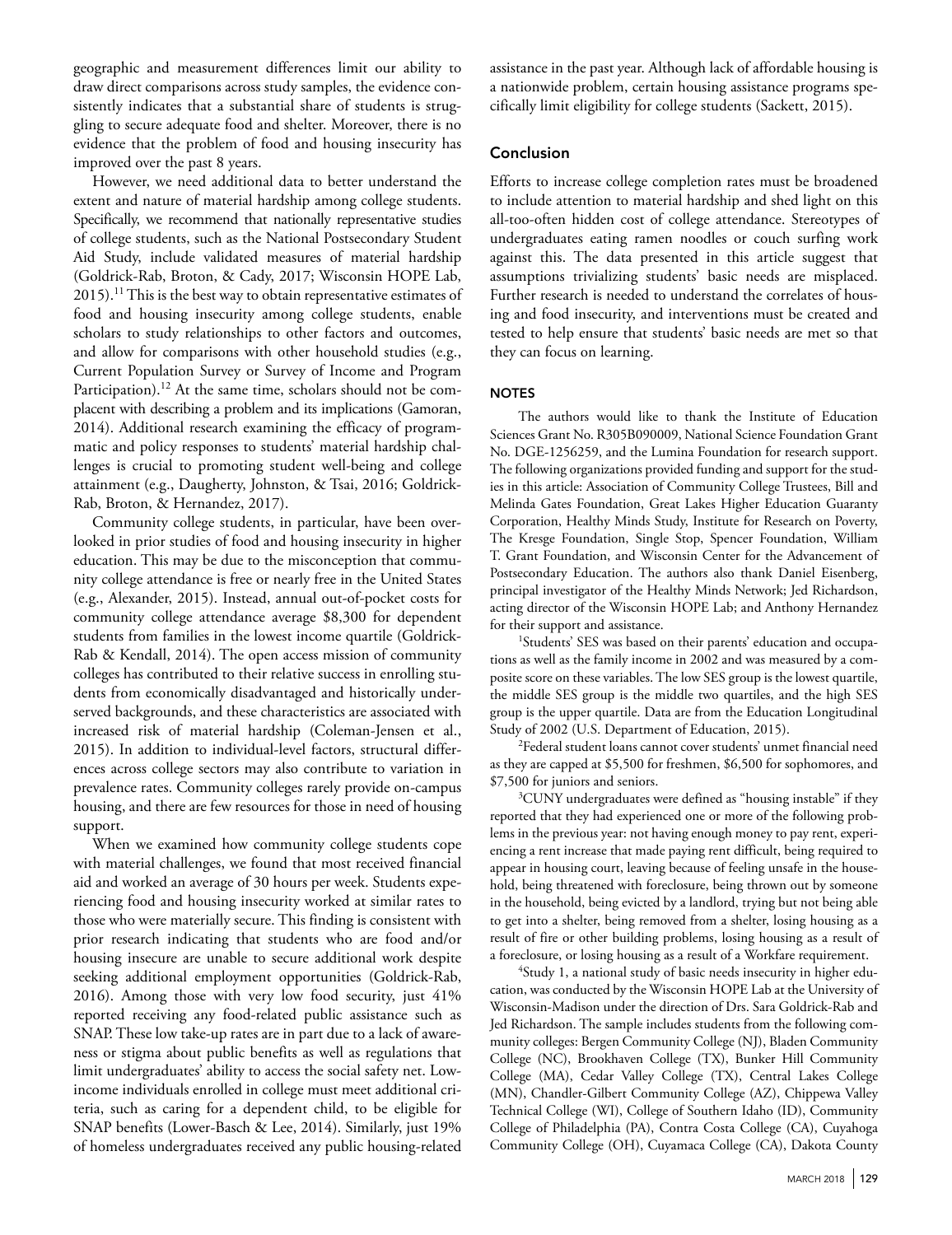Technical College (MN), Dallas Colleges Online (TX), Dallas County Community College District (TX), Daytona State College (FL), Des Moines Area Community College (IA), Diablo Valley College (CA), East Los Angeles College (CA), Eastfield College (TX), El Centro College (TX), Estrella Mountain Community College (AZ), Flathead Valley Community College (MT), GateWay Community College (AZ), Glendale Community College (AZ), Grand Rapids Community College (MI), Grossmont College (CA), Harper College (IL), Highline College (WA), Inver Hills Community College (MN), Jackson College (MI), Kishwaukee College (IL), Los Angeles City College (CA), Los Angeles Community College District (CA), Los Angeles Harbor College (CA), Los Angeles Mission College (CA), Los Angeles Pierce College (CA), Los Angeles Southwest College (CA), Los Angeles Trade-Tech College (CA), Los Angeles Valley College (CA), Los Medanos College (CA), Maricopa Community Colleges (AZ), Mesa Community College (AZ), Midlands Technical College (SC), Milwaukee Area Technical College (WI), Mineral Area College (MO), Mohave Community College (AZ), Monroe Community College (NY), Mott Community College (MI), Mount Hood Community College (OR), Mountain View College (TX), North Lake College (TX), Northern Virginia Community College (VA), Olympic College (WA), Ozarks Technical Community College (MO), Paradise Valley Community College (AZ), Phoenix College (AZ), Richland College (TX), Rio Salado College (AZ), San Antonio College (TX), Santa Fe Community College (NM), Scottsdale Community College (AZ), South Mountain Community College (AZ), Spartanburg Community College (SC), St. Louis Community College District (MO), State Fair Community College (MO), Tacoma Community College (WA), United Tribes Technical College (ND), The University of Wisconsin Colleges (WI), West Los Angeles College (CA), Wilson Community College (NC), and Wisconsin Indianhead Technical College (WI).

5 Study 2 was conducted by the Healthy Minds Network at the University of Michigan under the direction of Dr. Daniel Eisenberg in partnership with Sara Goldrick-Rab and Katharine M. Broton at the Wisconsin HOPE Lab. The study sample includes a random sample of students from each of the following colleges: San Diego Community College District at Mesa, Miramar, City & Continuing Education, all in California; Delgado Community College in Louisiana; Essex County College in New Jersey; State University of New York at Onondaga; Montgomery County Community College in Pennsylvania; Moraine Park Technical College in Wisconsin; and Western Wyoming Community College. At one small college, all students were invited to participate.

6 Study 3 was conducted by the Wisconsin HOPE Lab at the University of Wisconsin-Madison under the direction of Dr. Sara Goldrick-Rab as part of a larger project examining STEM education in Wisconsin. The sample includes students from seven campuses of the University of Wisconsin system, two public technical colleges, and one private technical college. Students had to have an expected family contribution of \$10,314 or less to be within 200% of the Pell Grant cutoff. One thousand students in the study were offered an additional grant, but this grant offer did not impact food or housing security. Thus, we report prevalence rates for the entire sample.

7 Study 4 was conducted under the direction of Drs. Sara Goldrick-Rab and Doug Harris at the University of Wisconsin-Madison. The Wisconsin Scholars Longitudinal Study started prior to the creation of the Wisconsin HOPE Lab and now falls under the Wisconsin HOPE Lab agenda. The study includes students from all 42 public colleges and universities in Wisconsin: UW-Eau Claire, UW-Green Bay, UW-La Crosse, UW-Madison, UW-Milwaukee, UW-Oshkosh, UW-Parkside, UW-Platteville, UW-River Falls, UW-Stevens Point, UW-Stout, UW-Superior, UW-Whitewater, UW-Baraboo/Sauk County, UW-Barron County, UW-Fond du Lac, UW-Fox Valley, UW-Manitowoc,

UW-Marathon County, UW-Marinette, UW-Marshfield/Wood County, UW-Richland, UW-Rock County, UW-Sheboygan, UW-Washington County, UW-Waukesha, Blackhawk Technical College, Chippewa Valley Technical College, Fox Valley Technical College, Gateway Technical College, Lakeshore Technical College, Madison Area Technical College, Mid-State Technical College, Milwaukee Area Technical College, Moraine Park Technical College, Nicolet Area Technical College, Northcentral Technical College, Northeast Wisconsin, Southwest Wisconsin Technical College, Waukesha County Technical College, Western Technical College, and Wisconsin Indianhead Technical College. Twelve hundred students in the study were offered an additional grant, but this grant offer did not impact food or housing security. Thus, we report prevalence rates for the entire sample. (See Goldrick-Rab, 2016, for additional methodological information.)

8 See Tables 2 and 3 for measurement details.

9 Sample weights are used in the analyses so that each of the 10 institutions are given the same aggregate weight and are designed such that the estimates are representative of the actual sex ratio at each college.

<sup>10</sup>Public benefits include the Supplemental Nutrition Assistance Program or food stamps, the Special Supplemental Nutrition Program for Women, Infants, and Children or nutritional assistance for pregnant women and children, Temporary Assistance for Needy Families or public cash assistance, Supplemental Security Income, Social Security Disability Insurance, Medicaid or public health insurance, child care assistance, unemployment compensation/insurance, utility assistance, housing assistance (public housing or housing voucher), transportation assistance, tax refunds, or veterans' benefits.

<sup>11</sup>Specifically, we recommend that the National Postsecondary Student Aid Study assess food insecurity using the USDA-approved 10 or 18-item U.S. Food Security Survey Module. The 6-item short form of the Food Security Survey Module is also appropriate if space or time is limited. Regardless of which standardized survey module is used, it should be implemented in full at the student level (Bickel et al., 2000). We recommend assessing housing insecurity using a series of questions adapted from the Survey of Income and Program Participation Adult Well-Being Module and supplemented with measures of homelessness. For details, please see the Wisconsin HOPE Lab's *Guide to Assessing Basic Needs Insecurity in Higher Education* (Goldrick-Rab, Richardson, & Kinsley, 2017).

<sup>12</sup>Nationally representative household studies (e.g., Current Population Survey, Survey of Income and Program Participation) are inappropriate for measuring material hardship among college students. Specifically, these studies exclude homeless individuals and often miss those who are housing instable, include a poor measure of college enrollment, and measure material hardship at the household level rather than the student level. Thus, these studies likely provide a conservative estimate of the problem nationwide (Goldrick-Rab & Broton, 2017).

#### **REFERENCES**

- Abdul-Alim, J. (2017, March 15). Scholars: Student hunger, homelessness underrecognized. *Diverse Issues in Higher Education*. Retrieved from http://diverseeducation.com/article/93808/
- Alaimo, K. (2005). Food insecurity in the United States: An overview. *Topics in Clinical Nutrition*, *20*(4), 281–298.
- Alexander, L. (2015, July 6). College too expensive? That's a myth. *The Wall Street Journal*. Retrieved from http://www.wsj.com/articles/ [college-too-expensive-thats-a-mythcollege-tooexpensive-thats-a](http://www.wsj.com/articles/college-too-expensive-thats-a-mythcollege-tooexpensive-thats-amyth-1436212158)myth-1436212158
- Anderson, S. A. (1990). Core indicators of nutritional state for difficult-to-sample populations. *The Journal of Nutrition*, *120*(11), 1557–1599.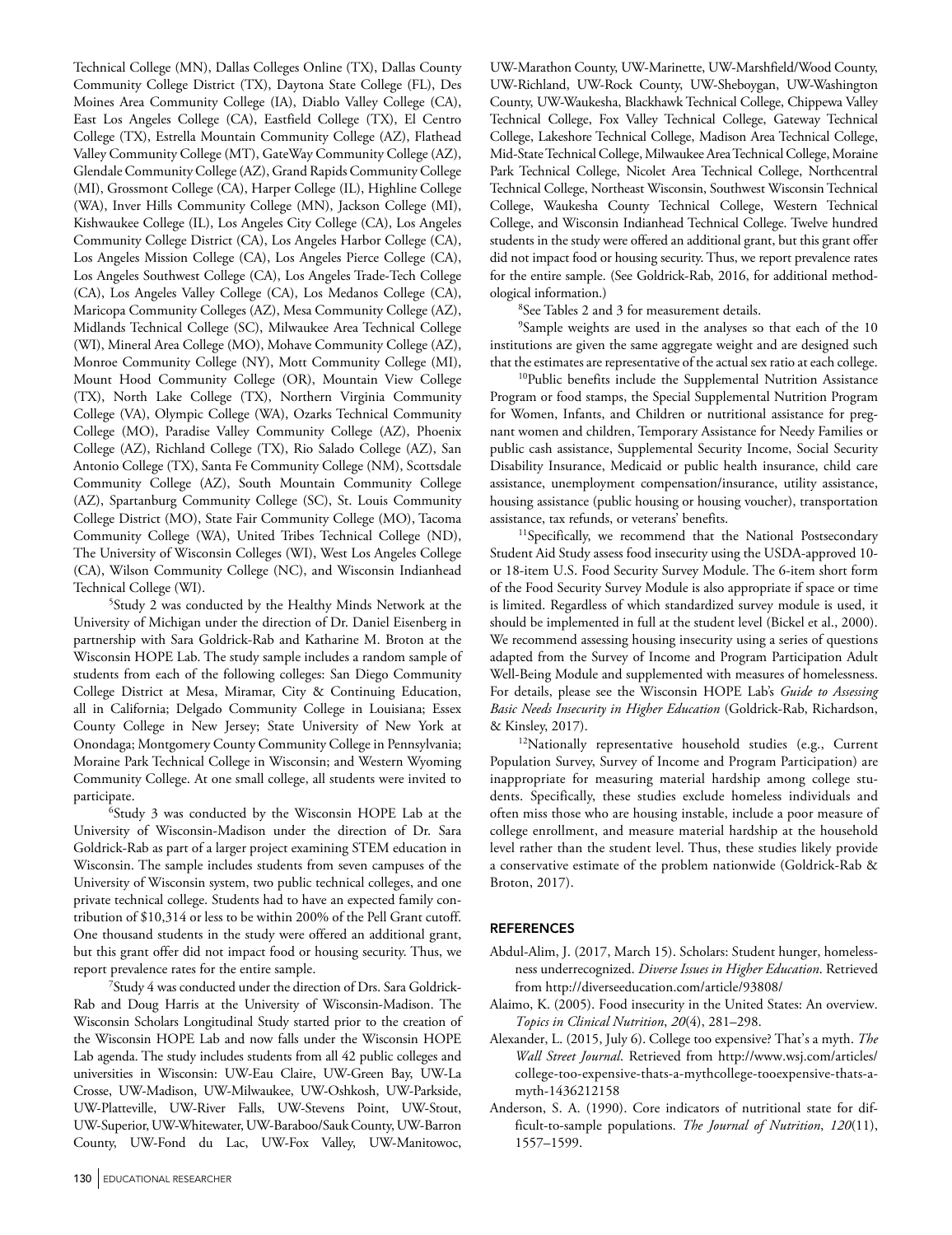- Association of Community Colleges. (2015, January). *Community college fast facts*. Retrieved from www.aacc.nche.edu
- Belfield, C. R., & Bailey, T. (2011). The benefits of attending community college: A review of the evidence. *Community College Review*, *39*(1), 46–68.
- Bickel, G., Nord, M., Price, C., Hamilton, W., & Cook, J. (2000). *Guide to measuring household food security*. Alexandria, VA: U.S. Department of Agriculture, Food and Nutrition Service.
- Biediger-Friedman, L., Sanchez, B., He, M., Guan, J., & Yin, Z. (2016). Food purchasing behaviors and food insecurity among college students at The University of Texas at San Antonio. *Journal of Food Security*, *4*(3), 52–57. Retrieved from https://doi.org/10.12691/jfs-4-3-1
- Broton, K. (2017, April). *Poverty in American higher education: How material hardship affects academic achievement and degree attainment*. Working paper presented at the annual meeting of the American Educational Research Association, San Antonio, TX.
- Cady, C. L. (2014). Food insecurity as a student issue. *Journal of College and Character*, *15*(4), 265–271.
- Calvez, K., Miller, C., Thomas, L., Vazquez, D., & Walenta, J. (2016). The university as a site of food insecurity: Evaluating the foodscape of Texas A&M University's main campus. *The Southwestern Geographer*, *19*, 1–14.
- Carletto, C., Zezza, A., & Banerjee, R. (2013). Towards better measurement of household food security: Harmonizing indicators and the role of household surveys. *Global Food Security*, *2*(1), 30–40.
- Caspar, E. (2015). A path to college completion for disadvantaged students. *Focus*, *31*(2), 24–29.
- Chaparro, M. P., Zaghloul, S. S., Holck, P., & Dobbs, J. (2009). Food insecurity prevalence among college students at the University of Hawai'i at Mānoa. *Public Health Nutrition*, *12*(11), 2097–2103.
- Chetty, R., Hendren, N., Kline, P., Saez, E., & Turner, N. (2014). Is the United States still a land of opportunity? Recent trends in intergenerational mobility. *The American Economic Review*, *104*(5), 141–147.
- Coleman-Jensen, A., Rabbit, M., Gregory, C., & Singh, A. (2015). *Household food security in the United States in 2014*. Washington, DC: U.S. Department of Agriculture.
- Cutts, D. B., Meyers, A. F., Black, M. M., Casey, P. H., Chilton, M., Cook, J. T., . . . Rose-Jacobs, R. (2011). U.S. housing insecurity and the health of very young children. *American Journal of Public Health*, *101*(8), 1508–1514.
- Daugherty, L., Johnston, W., & Tsai, T. (2016). *Connecting college students to alternative sources of support: The Single Stop Community College Initiative and postsecondary outcomes*. Santa Monica, CA: RAND Corporation.
- Gaines, A., Robb, C. A., Knol, L. L., & Sickler, S. (2014). Examining the role of financial factors, resources and skills in predicting food security status among college students. *International Journal of Consumer Studies*, *38*(4), 374–384.
- Gamoran, A. (2014). *Inequality is the problem: Prioritizing research on reducing inequality*. New York, NY: William T. Grant Foundation.
- Goldrick-Rab, S. (2016). *Paying the price: College costs, financial aid, and the betrayal of the American dream*. Chicago, IL: University of Chicago Press.
- Goldrick-Rab, S., & Broton, K. (2017, August 1). *On estimating food insecurity among undergraduates*. Retrieved from https://medium. com/@saragoldrickrab/on-estimating-food-insecurity-amongundergraduates-a7db0cf79632
- Goldrick-Rab, S., Broton, K., & Cady, C. (2017, September 11). *Comment on 2017–18 National Postsecondary Student Aid Study administrative collection*. Madison, WI: Wisconsin HOPE Lab.
- Goldrick-Rab, S., Broton, K., & Gates, C. (2013). *Clearing the path to a brighter future: Addressing barriers to community college access*

*and success*. Washington, DC: Association of Community College Trustees and Single Stop USA.

- Goldrick-Rab, S., Broton, K., & Hernandez, D. (2017). *Addressing basic needs security in higher education: An introduction to three evaluations of supports for food and housing at community colleges*. Madison, WI: Wisconsin HOPE Lab.
- Goldrick-Rab, S., & Kendall, N. (2014). *Redefining college affordability: Securing America's future with a free two year college option*. Indianapolis, IN: Lumina Foundation.
- Goldrick-Rab, S., Richardson, J., & Kinsley, P. (2017). *Guide to assessing basic needs insecurity in higher education*. Madison, WI: Wisconsin HOPE Lab.
- Haskins, R., & Sawhill, I. (2009). *Creating an opportunity society*. Washington, DC: Brookings Institution Press.
- Johnson, A., & Meckstroth, A. (1998). *Ancillary services to support welfare-to-work*. Princeton, NJ: Mathematica Policy Research.
- Jyoti, D. F., Frongillo, E. A., & Jones, S. J. (2005). Food insecurity affects school children's academic performance, weight gain, and social skills. *The Journal of Nutrition*, *135*(12), 2831–2839.
- Kochhar, R., & Fry, R. (2015). *America's 'middle' holds its ground after the Great Recession*. Washington, DC: Pew Research Center.
- Levine, S. (2008). *School lunch politics: The surprising history of America's favorite welfare program*. Princeton, NJ: Princeton University Press.
- Lower-Basch, E., & Lee, H. (2014). *SNAP policy brief: College student eligibility*. Washington, DC: The Center for Law and Social Policy.
- Maroto, M. E., Snelling, A., & Linck, H. (2015). Food insecurity among community college students: Prevalence and association with grade point average. *Community College Journal of Research and Practice*, *39*(6), 515–526.
- Maslow, A. (1943). A theory of human motivation. *Psychological Review*, *50*(4), 370–396.
- McKinney-Vento Homeless Education Assistance Improvements Act of 2001, PL100–77.
- Mirabitur, E., Peterson, K. E., Rathz, C., Matlen, S., & Kasper, N. (2016). Predictors of college-student food security and fruit and vegetable intake differ by housing type. *Journal of American College Health*, *64*(7), 555–564. Retrieved from https://doi.org/10.1080/ 07448481.2016.1192543
- Morris, L. M., Smith, S., Davis, J., & Null, D. B. (2016). The prevalence of food security and insecurity among Illinois university students. *Journal of Nutrition Education and Behavior*, *48*(6), 376–382.
- Mullainathan, S., & Shafir, E. (2013). *Scarcity: Why having too little means so much*. New York, NY: Times Books.
- National Association for the Education of Homeless Children and Youth. (2014). *Financial aid for unaccompanied homeless youth: A survey report*. Washington, DC: National Association of Student Financial Aid Administrators.
- National Center for Homeless Education. (2015). *Federal data summary school years 2011-12 to 2013-14: Education for homeless children and youth*. Greensboro, NC: Author.
- Oreopoulos, P., & Petronijevic, U. (2013). Making college worth it: A review of the returns to higher education. *The Future of Children*, *23*(1), 41–65.
- Page, L., & Scott-Clayton, J. (2015). *Improving college access in the United States: Barriers and policy responses* (No. w21781). Cambridge, MA: National Bureau of Economic Research.
- Patton-López, M. M., López-Cevallos, D. F., Cancel-Tirado, D. I., & Vazquez, L. (2014). Prevalence and correlates of food insecurity among students attending a midsize rural university in Oregon. *Journal of Nutrition Education and Behavior*, *46*(3), 209–214.
- Porter, S. R., & Whitcomb, M. E. (2005). Non-response in student surveys: The role of demographics, engagement and personality. *Research in Higher Education*, *46*(2), 127–152.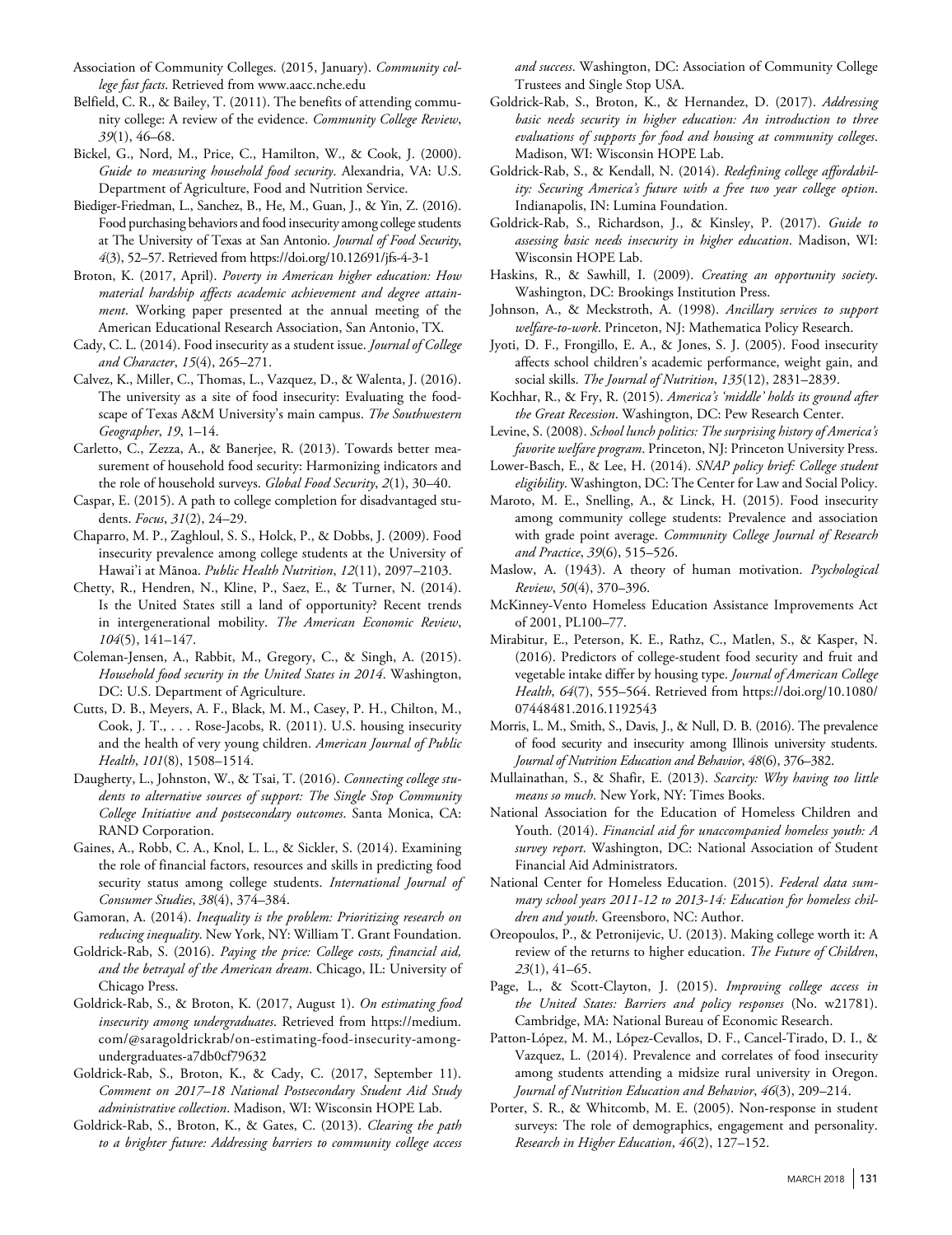- Sackett, C. (2015). *Barriers to success: Housing insecurity for U.S. college students*. Washington, DC: U.S. Department of Housing and Urban Development Office of Policy Development and Research.
- Sax, L. J., Gilmartin, S. K., & Bryant, A. N. (2003). Assessing response rates and nonresponse bias in web and paper surveys. *Research in Higher Education*, *44*(4), 409–432.
- Silva, M. R., Kleinert, W. L., Sheppard, A. V., Cantrell, K. A., Freeman-Coppadge, D. J., Tsoy, E., . . . Pearrow, M. (2017). The relationship between food security, housing stability, and school performance among college students in an urban university. *Journal of College Student Retention: Research, Theory & Practice*, *19*(3), 284–299.
- Tsui, E., Freudenberg, N., Manzo, L., Jones, H., Kwan, A., & Gagnon, M. (2011). *Housing instability at CUNY: Results from a survey of CUNY undergraduate students*. New York, NY: Healthy CUNY Initiative, City University of New York.
- Twill, S. E., Bergdahl, J., & Fensler, R. (2016). Partnering to build a pantry: A university campus responds to student food insecurity. *Journal of Poverty*, *20*(3), 340–358. Retrieved from https://doi.org /10.1080/10875549.2015.1094775
- U.S. Census Bureau. (2016). *Small area income and poverty estimates*. Retrieved from www.census.gov
- U.S. Department of Education. (2015). *Condition of education*. Washington, DC: Author.
- Appendix

Webb, P., Coates, J., Frongillo, E. A., Rogers, B. L., Swindale, A., & Bilinsky, P. (2006). Measuring household food insecurity: Why it's so important and yet so difficult to do. *The Journal of Nutrition*, *136*(5), 1404S–1408S.

Wisconsin HOPE Lab. (2015, August). *Request to add measurement of food insecurity to the National Postsecondary Student Aid Study*. Madison, WI: Author.

## **AUTHORS**

KATHARINE M. BROTON, PhD, is an assistant professor of educational policy and leadership studies at the University of Iowa, 491 Lindquist Center North, Iowa City, IA 52242; *katharine-broton@ uiowa.edu*. Her areas of research include sociology of education, inequality, and poverty, and her current work focuses on the experiences of college students from low-income and poor families.

SARA GOLDRICK-RAB, PhD, is a professor of higher education policy and sociology at Temple University, Ritter Annex 419, 1301 Cecil B. Moore Avenue, Philadelphia, PA 19122; *sgr@temple.edu*. Her research examines ways to reduce inequality in college attainment.

Manuscript received May 10, 2016 Revisions received August 4, 2017, and October 11, 2017 Accepted October 12, 2017

## Table A1 Peer-Reviewed Studies on the Prevalence of Food Insecurity Among College Undergraduates

| State/Region,<br><b>Poverty Rate</b> | College                                                                         | <b>Food Security</b>                                                                                                       | Sample Information                                                                                                                                                                                                                           | <b>Citation</b>                             |
|--------------------------------------|---------------------------------------------------------------------------------|----------------------------------------------------------------------------------------------------------------------------|----------------------------------------------------------------------------------------------------------------------------------------------------------------------------------------------------------------------------------------------|---------------------------------------------|
| Alabama, 19.2%                       | University of Alabama (4-year<br>public research university)                    | 66% high security<br>20% marginal security<br>9% low security<br>5% very low security<br>(10-item USDA survey<br>module)   | Questionnaires were administered in<br>16 nonfreshman classrooms, 598<br>students participated for an 87%<br>in-class response rate and 557<br>met inclusion criteria (i.e., full-<br>time returning student age 19-25<br>and not pregnant). | Gaines, Robb, Knol, & Sickler,<br>2014      |
| Hawai'i, 10.4%                       | University of Hawai'i at Ma<br>noa (4-year urban public<br>research university) | 55% high security<br>24% marginal security<br>15% low security<br>6% very low security<br>(10-item USDA survey<br>module)  | 33% of 95 randomly selected<br>nonfreshman classrooms agreed<br>to participate in the study and<br>441 of 445 present students<br>participated.                                                                                              | Chaparro, Zaghloul, Holck, &<br>Dobbs, 2009 |
| Illinois, 13.6%                      | Four Illinois universities (4-<br>year public universities)                     | 42% high security<br>23% marginal security<br>17% low security<br>18% very low security<br>(10-item USDA survey<br>module) | The sample includes 1,882<br>undergraduates out of 48,658 who<br>were invited to participate for a<br>4% response rate.                                                                                                                      | Morris, Smith, Davis, & Null,<br>2016       |
| Maryland, 10.4%                      | Two community colleges (one<br>suburban and one urban)                          | 24% high security<br>20% marginal security<br>26% low security<br>30% very low security<br>(10-item USDA survey<br>module) | Convenience sample of 301 students                                                                                                                                                                                                           | Maroto, Snelling, & Linck, 2015             |